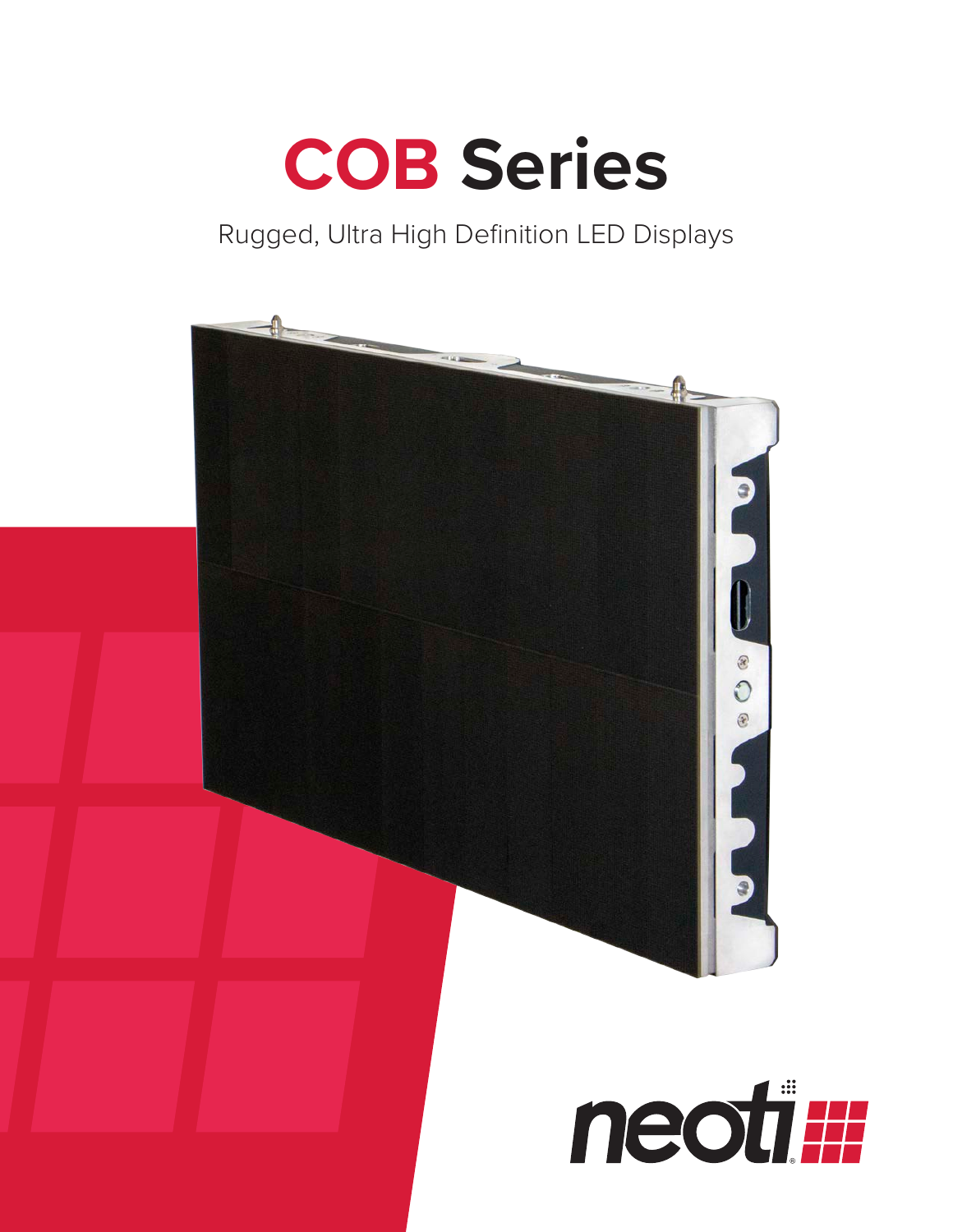## neoti#

#### **COB Series**

- Superior Impact, Dust, & Moisture Protection
- Lower Failure Rate than SMD
- Easy to Clean & Maintain
- Perfect for Interactive Touch Applications

#### **Durability in Demanding Spaces**

Neoti's COB series protects the display from impact, dust, and moisture - allowing ultra-high-definition displays in environments where previously inhibited.

#### **All-In-One Accessories**

Package the COB with accessories like our interactive touch frame, rolling floor stand, wall mount, and more!



A simple, modular design allows for a quick and easy setup, and cableless interconnects keep things tidy.

#### **Interactive Touch Available**



Add multi-touch interactivity to your display for a bright, immersive display like none other!

#### **Rental Frames Available**

Need rugged UHD rental panels? With the available rental frames, the COB line delivers!





**COB Series**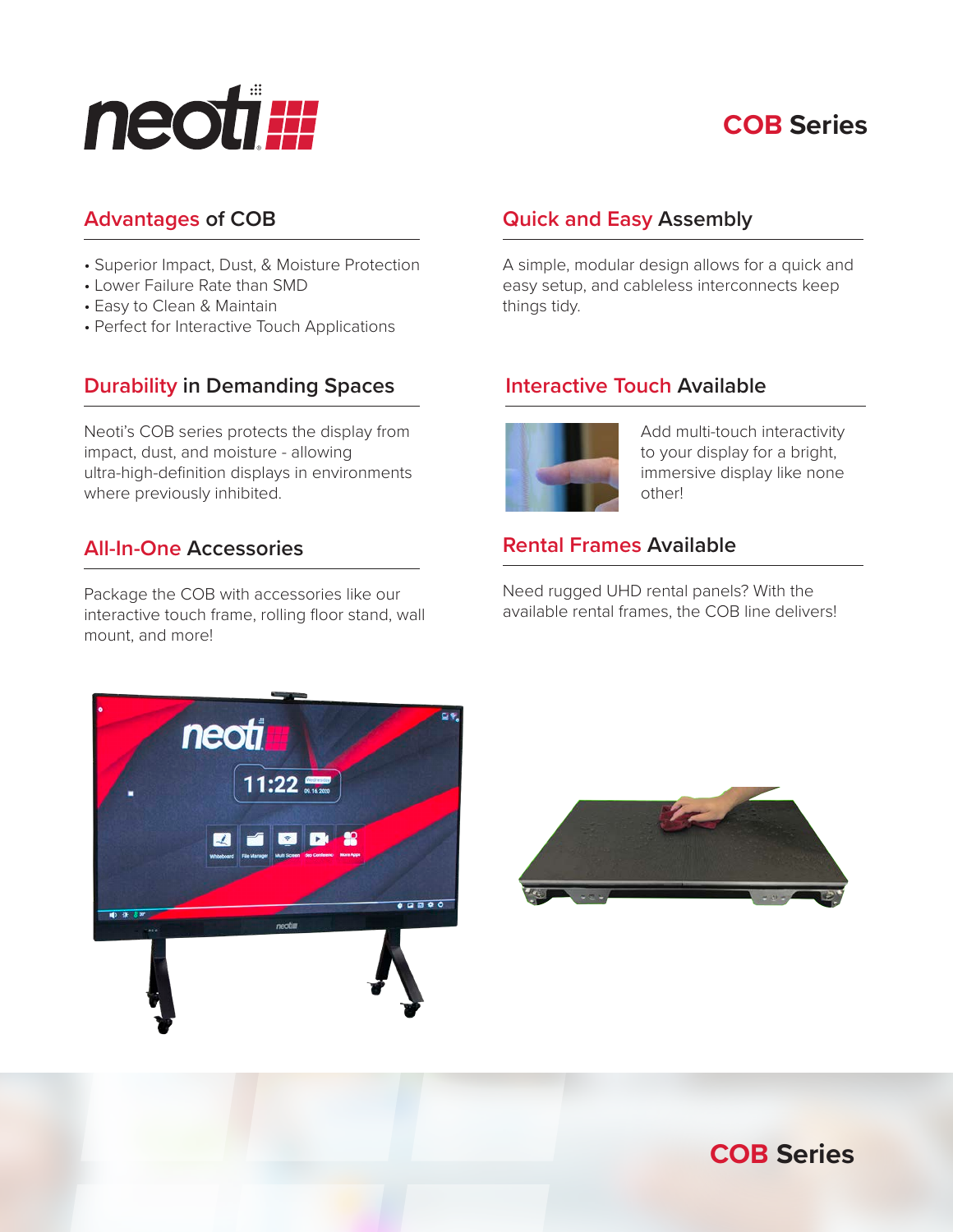

### **COB Series Specifications**

| <b>RUGGED</b><br>Environments |                                    |                                             | 16:9<br><b>Aspect Ratio</b>                   | <b>Front</b><br><b>Install &amp; Service</b> |                |                   |
|-------------------------------|------------------------------------|---------------------------------------------|-----------------------------------------------|----------------------------------------------|----------------|-------------------|
|                               |                                    | <b>COB061</b>                               | <b>COB091</b>                                 | <b>COB121</b>                                | <b>COB151</b>  | <b>COB191</b>     |
|                               | <b>Pixel Pitch</b>                 | 0.6 <sub>mm</sub>                           | 0.9 <sub>mm</sub>                             | <b>1.26mm</b>                                | <b>1.58mm</b>  | 1.9 <sub>mm</sub> |
| <b>DISPLAY PROPERTIES</b>     | <b>Resolution (H/V)</b>            | 960x540 px                                  | 640x360 px                                    | 480x270 px                                   | 384x216 px     | 320x180 px        |
|                               | <b>Brightness</b>                  | 600 nits                                    | 450 nits                                      | 600 nits                                     | 600 nits       | 600 nits          |
|                               | <b>Refresh Rate</b>                | $\leq$ 3000 Hz                              | $\leq$ 3060 Hz                                | $\leq$ 3600 Hz                               | $\leq$ 3200 Hz | $\leq$ 3000 Hz    |
|                               | <b>Contrast</b>                    | 5000:1                                      | 5000:1                                        | 5000:1                                       | 5000:1         | 5000:1            |
|                               | <b>Color Depth</b>                 | 13 bit                                      | 13 bit                                        | 14 bit                                       | 14 bit         | 14 bit            |
|                               | <b>Viewing Angle (H/V)</b>         | 170°/160°                                   | 170°/160°                                     | 160°/140°                                    | 160°/140°      | 160°/140°         |
|                               | <b>Diode Type</b>                  | COB                                         | COB                                           | COB                                          | COB            | COB               |
| <b>UZIRENES</b>               | <b>Panel Weight</b>                | 15.9 lbs                                    | 15.9 lbs                                      | 16.1 lbs                                     | 16.09 lbs      | 16.09 lbs         |
|                               | <b>Panel Dimensions</b><br>(WxHxD) | 608 x 342 x 71mm<br>23.94 x 13.46 x 2.79 in | 600 x 337.5 x 59.5mm<br>23.6 x 13.3 x 2.34 in | 608 x 342 x 71mm<br>23.94 x 13.46 x 2.79 in  |                |                   |
|                               | <b>Installation &amp; Service</b>  | Front                                       |                                               |                                              |                |                   |
|                               | <b>Operating Voltage</b>           | AC 100 $^{\circ}$ 240V (50 $^{\circ}$ 60Hz) |                                               |                                              |                |                   |
|                               | <b>Panel Power (Max/Avg)</b>       | 132 / 53 W                                  |                                               |                                              |                |                   |
|                               | <b>Operating Temperature</b>       | $14^{\circ}$ ~ $+ 104^{\circ}$ F            |                                               |                                              |                |                   |
|                               | <b>Environment Rating</b>          | IP30 (Indoor)                               |                                               |                                              |                |                   |
|                               | <b>Certifications</b>              | FCC, ETL, CCC                               |                                               |                                              |                |                   |

Specifications are accurate at time of printing. Actual specifications may vary due to customizations or updates. Specifications should be confirmed upon ordering.